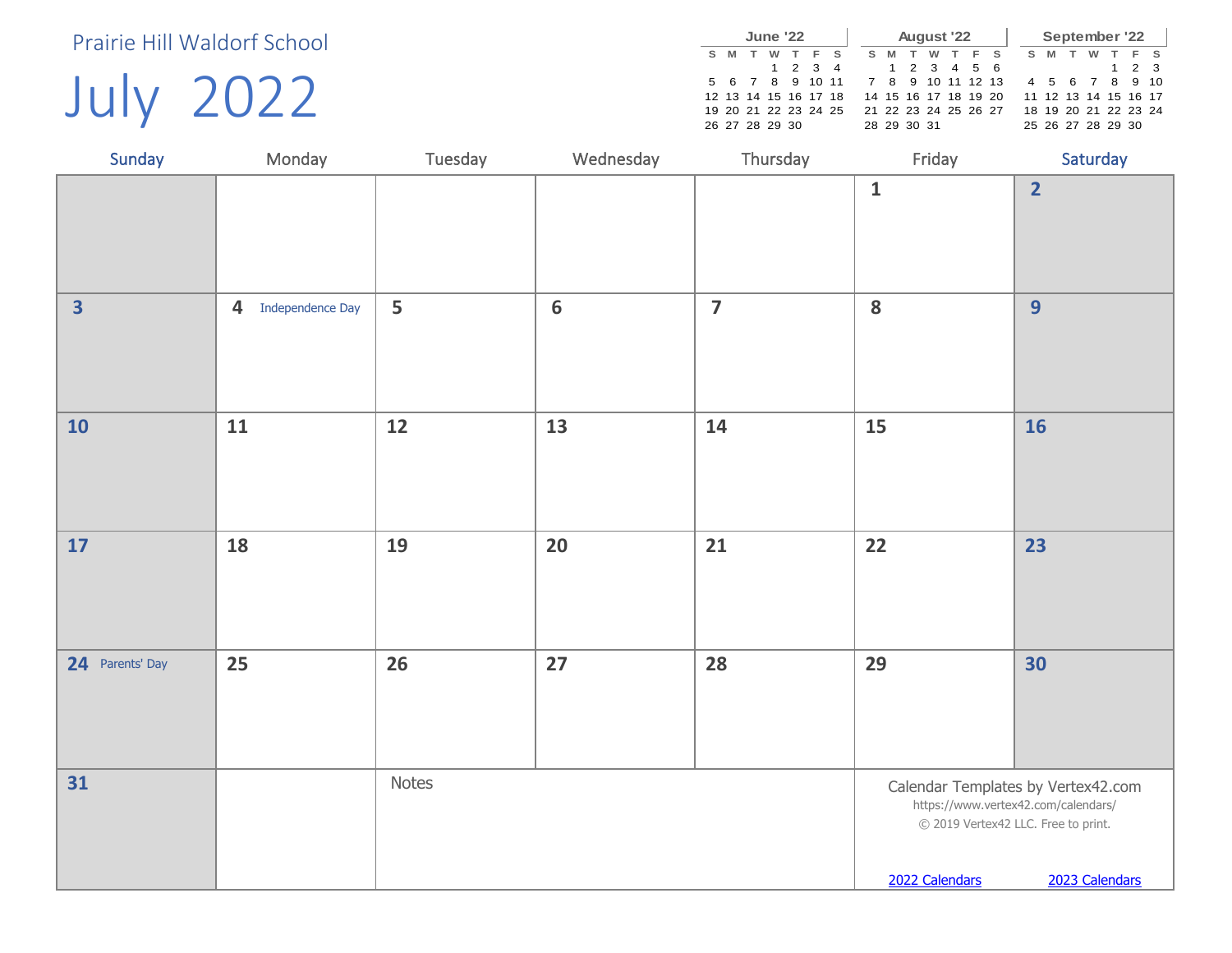## August 2022

|    |                      | July '22 |  |            |   |   | September '22        |       |     |       |   | October '22          |  |       |
|----|----------------------|----------|--|------------|---|---|----------------------|-------|-----|-------|---|----------------------|--|-------|
| s  | M                    | w        |  |            | s | M | w                    | - F - | - s | s     | м | w                    |  | $F$ S |
|    |                      |          |  | $1\quad 2$ |   |   |                      | 1 2 3 |     |       |   |                      |  |       |
|    | 3 4 5 6 7 8 9        |          |  |            |   |   | 4 5 6 7 8 9 10       |       |     |       |   | 2 3 4 5 6 7 8        |  |       |
|    | 10 11 12 13 14 15 16 |          |  |            |   |   | 11 12 13 14 15 16 17 |       |     |       |   | 9 10 11 12 13 14 15  |  |       |
|    | 17 18 19 20 21 22 23 |          |  |            |   |   | 18 19 20 21 22 23 24 |       |     |       |   | 16 17 18 19 20 21 22 |  |       |
|    | 24 25 26 27 28 29 30 |          |  |            |   |   | 25 26 27 28 29 30    |       |     |       |   | 23 24 25 26 27 28 29 |  |       |
| 31 |                      |          |  |            |   |   |                      |       |     | 30 31 |   |                      |  |       |
|    |                      | Thursday |  |            |   |   | Friday               |       |     |       |   | Saturday             |  |       |

| Sunday          | Monday       | Tuesday        | Wednesday                                                             | Thursday                | Friday          | Saturday                                                                                                                           |
|-----------------|--------------|----------------|-----------------------------------------------------------------------|-------------------------|-----------------|------------------------------------------------------------------------------------------------------------------------------------|
|                 | $\mathbf{1}$ | $\overline{2}$ | $\overline{\mathbf{3}}$                                               | $\overline{\mathbf{4}}$ | 5               | $6\phantom{1}$                                                                                                                     |
| $\overline{7}$  | 8            | 9              | 10                                                                    | 11                      | 12              | 13                                                                                                                                 |
| 14              | 15           | 16             | 17                                                                    | 18                      | 19 Aviation Day | 20                                                                                                                                 |
| 21<br>Work Week | 22           | 23             | 24                                                                    | 25                      | 26              | 27                                                                                                                                 |
| 28              | 29           | 30             | 31<br><b>School Start for Grades</b><br><b>Half Day</b><br>8:00-12:00 |                         |                 |                                                                                                                                    |
|                 |              | Notes          |                                                                       |                         | 2022 Calendars  | Calendar Templates by Vertex42.com<br>https://www.vertex42.com/calendars/<br>© 2019 Vertex42 LLC. Free to print.<br>2023 Calendars |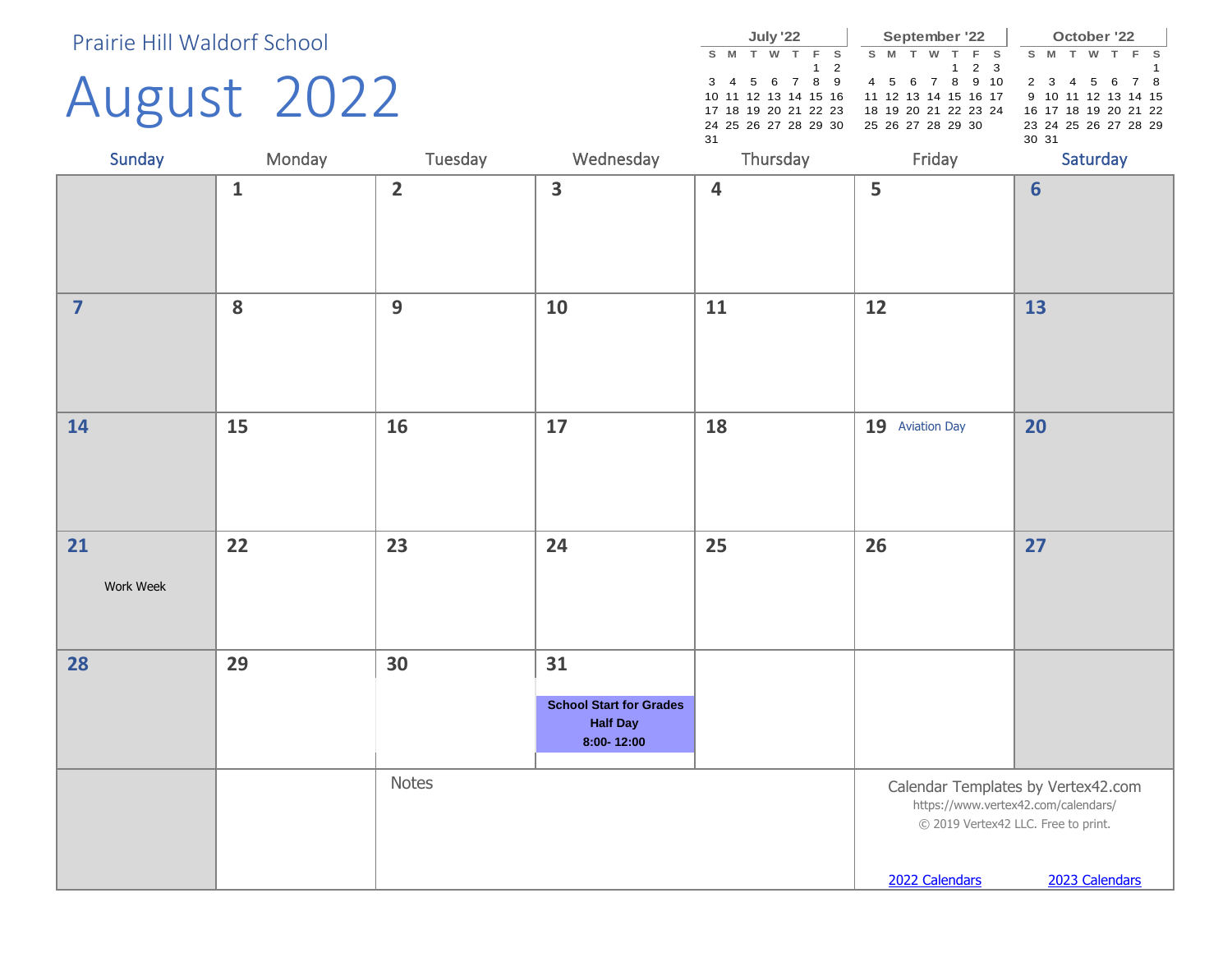### September 2022

|   |                      | <b>August '22</b> |      |     |  |       |                      | October '22 |     |                      |   |   |             |   | November '22         |  |
|---|----------------------|-------------------|------|-----|--|-------|----------------------|-------------|-----|----------------------|---|---|-------------|---|----------------------|--|
| s | M                    | w                 | . т. | F S |  | s     | M                    | w           | - F | - S                  | s | M |             | w |                      |  |
|   |                      | 1 2 3 4 5 6       |      |     |  |       |                      |             |     |                      |   |   |             |   | 1 2 3 4 5            |  |
|   | 7 8 9 10 11 12 13    |                   |      |     |  |       | 2 3 4 5 6 7          |             |     | - 8                  |   |   |             |   | 6 7 8 9 10 11 12     |  |
|   | 14 15 16 17 18 19 20 |                   |      |     |  |       |                      |             |     | 9 10 11 12 13 14 15  |   |   |             |   | 13 14 15 16 17 18 19 |  |
|   | 21 22 23 24 25 26 27 |                   |      |     |  |       |                      |             |     | 16 17 18 19 20 21 22 |   |   |             |   | 20 21 22 23 24 25 26 |  |
|   | 28 29 30 31          |                   |      |     |  |       | 23 24 25 26 27 28 29 |             |     |                      |   |   | 27 28 29 30 |   |                      |  |
|   |                      |                   |      |     |  | 30 31 |                      |             |     |                      |   |   |             |   |                      |  |

| Sunday                             | Monday                      | Tuesday                                                                            | Wednesday      | Thursday     | Friday                                                  | Saturday                |
|------------------------------------|-----------------------------|------------------------------------------------------------------------------------|----------------|--------------|---------------------------------------------------------|-------------------------|
|                                    |                             |                                                                                    |                | $\mathbf{1}$ | $\overline{2}$                                          | $\overline{\mathbf{3}}$ |
| $\overline{\mathbf{4}}$            | 5<br>Labor Day<br>NO SCHOOL | 6<br><b>School Starts for</b><br><b>Early Childhood</b><br><b>Aftercare starts</b> | $\overline{7}$ | 8            | 9                                                       | 10                      |
| 11 Patriot Day<br>Grandparents Day | 12                          | 13<br><b>Fund Development</b><br>6:30 PM                                           | 14             | 15           | 16                                                      | 17 Constitution Day     |
| 18                                 | 19                          | 20<br><b>Finance Meeting</b><br>6:30 PM                                            | 21             | 22           | 23 Autumnal equinox (GMT)<br><b>Festival of Courage</b> | 24                      |
| 25                                 | 26 Rosh Hashanah            | 27<br><b>Board of Trustees</b><br>6:30 PM                                          | 28             | 29           | 30                                                      |                         |
|                                    |                             | Notes                                                                              |                |              |                                                         |                         |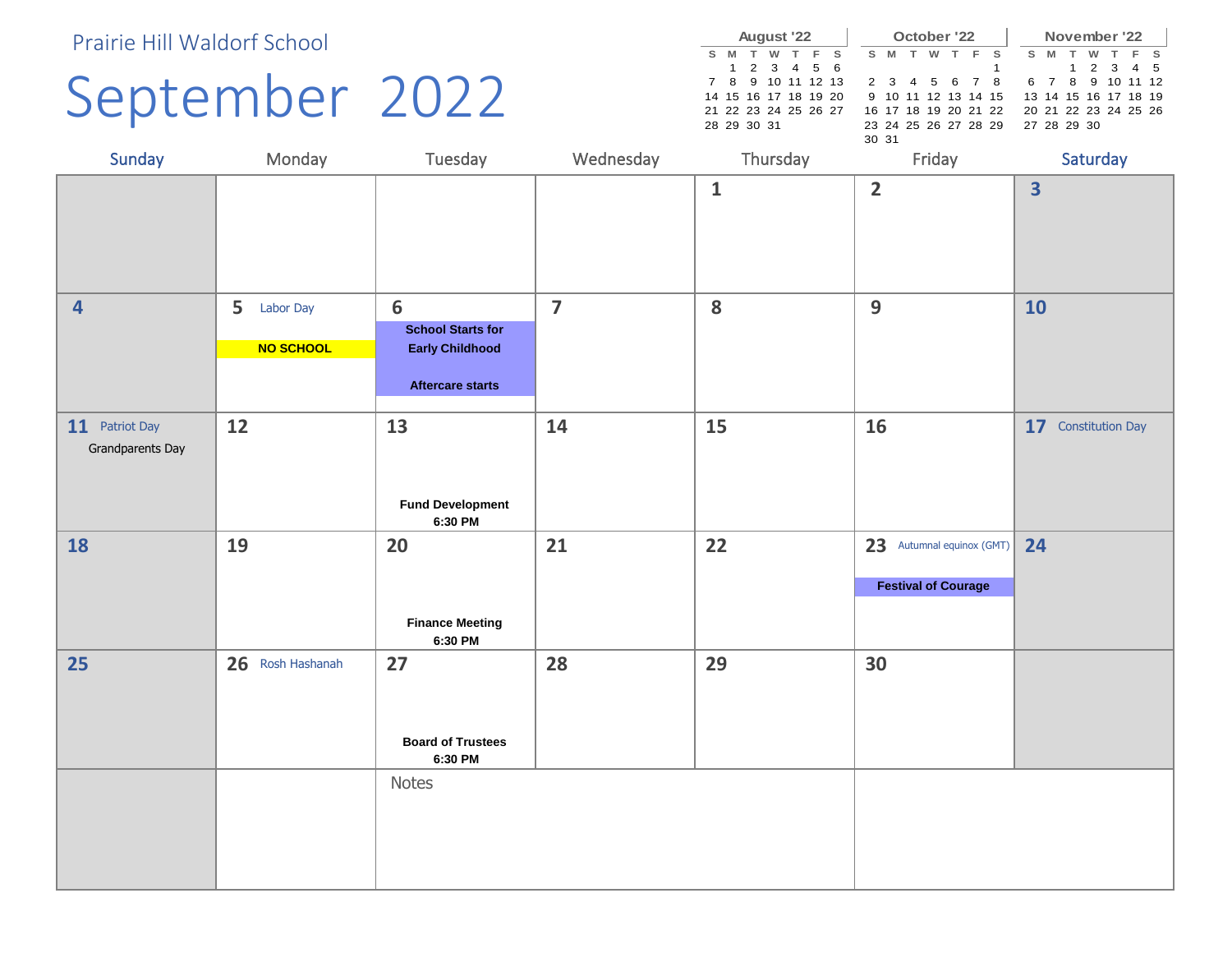#### October 2022

|    | September '22        |   |             |       |  |     | November '22         |           |  |     |   |   |   | December '22         |       |  |
|----|----------------------|---|-------------|-------|--|-----|----------------------|-----------|--|-----|---|---|---|----------------------|-------|--|
| s. | м                    | w |             | $F$ S |  | S M |                      | w         |  | F S | s | M | W |                      | $F$ S |  |
|    |                      |   | $1 \t2 \t3$ |       |  |     |                      | 1 2 3 4 5 |  |     |   |   |   |                      | 1 2 3 |  |
|    | 4 5 6 7 8 9 10       |   |             |       |  |     | 6 7 8 9 10 11 12     |           |  |     |   |   |   | 4 5 6 7 8 9 10       |       |  |
|    | 11 12 13 14 15 16 17 |   |             |       |  |     | 13 14 15 16 17 18 19 |           |  |     |   |   |   | 11 12 13 14 15 16 17 |       |  |
|    | 18 19 20 21 22 23 24 |   |             |       |  |     | 20 21 22 23 24 25 26 |           |  |     |   |   |   | 18 19 20 21 22 23 24 |       |  |
|    | 25 26 27 28 29 30    |   |             |       |  |     | 27 28 29 30          |           |  |     |   |   |   | 25 26 27 28 29 30 31 |       |  |

| Sunday         | Monday                                                                                     | Tuesday                                  | Wednesday                                                        | Thursday                                                  | Friday                                                           | Saturday                 |
|----------------|--------------------------------------------------------------------------------------------|------------------------------------------|------------------------------------------------------------------|-----------------------------------------------------------|------------------------------------------------------------------|--------------------------|
|                |                                                                                            |                                          |                                                                  |                                                           |                                                                  | $\mathbf{1}$             |
| $\overline{2}$ | 3                                                                                          | $\overline{\mathbf{4}}$                  | 5<br>Yom Kippur                                                  | $\boldsymbol{6}$                                          | $\overline{7}$                                                   | 8                        |
|                |                                                                                            |                                          |                                                                  |                                                           |                                                                  | Yuletide<br>9:00-5:00 PM |
|                |                                                                                            |                                          |                                                                  |                                                           |                                                                  |                          |
| 9              | 10 Columbus Day                                                                            | 11<br><b>Fund Development</b><br>6:30 PM | 12                                                               | 13                                                        | 14                                                               | 15 Sweetest Day          |
| 16 Boss's Day  | 17                                                                                         | 18                                       | 19                                                               | 20                                                        | 21                                                               | 22                       |
|                |                                                                                            | <b>Finance Meeting</b><br>6:30 PM        |                                                                  | <b>Teacher/Guardian</b><br><b>Conference</b><br>NO SCHOOL | <b>Teacher/Guardian</b><br><b>Conference</b><br><b>NO SCHOOL</b> |                          |
| 23             | 24 United Nations Day                                                                      | 25                                       | 26                                                               | 27                                                        | 28                                                               | 29                       |
|                | <b>Teacher Professional</b><br>Day<br>NO SCHOOL                                            | <b>Board of Trustees</b><br>6:30 PM      | <b>Early Childhood</b><br><b>Enchanted Meadow</b><br><b>Walk</b> |                                                           |                                                                  |                          |
| 30             | 31 Halloween<br><b>Dress Like a Book</b><br><b>Character Day</b><br><b>Grades Students</b> | <b>Notes</b>                             |                                                                  |                                                           |                                                                  |                          |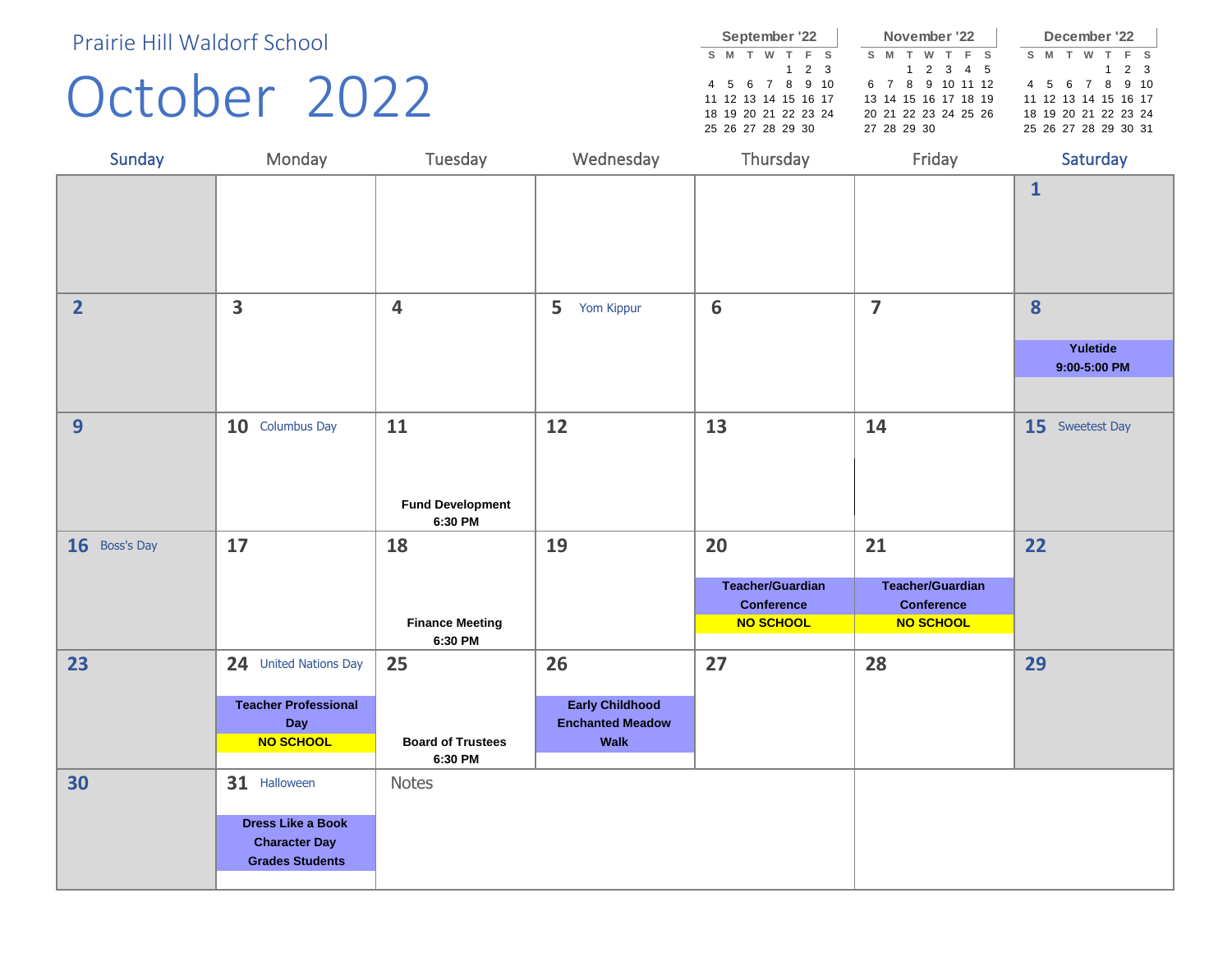#### November 2022

**S M T W T F S** 1 2 3 4 5 6 7 8 9 10 11 12 13 14 15 16 17 18 19 20 21 22 23 24 25 26 27 28 29 30 31 **October '22 S M T W T F S** 1 2 3 4 5 6 7 8 9 10 11 12 13 14 15 16 17 18 19 20 21 22 23 24 25 26 27 28 29 30 31 **December '22 S M T W T F S** 1 2 3 4 5 6 7 8 9 10 11 12 13 14 15 16 17 18 19 20 21 22 23 24 25 26 27 28 29 30 31 **January '23**

| Sunday               | Monday         | Tuesday                                   | Wednesday               | Thursday                     | Friday                                                                               | Saturday                                                                                                                           |
|----------------------|----------------|-------------------------------------------|-------------------------|------------------------------|--------------------------------------------------------------------------------------|------------------------------------------------------------------------------------------------------------------------------------|
|                      |                | $\mathbf{1}$                              | $\overline{\mathbf{2}}$ | 3                            | $\overline{\mathbf{4}}$                                                              | 5                                                                                                                                  |
| Daylight Saving<br>6 | $\overline{7}$ | 8<br><b>Fund Development</b><br>6:30 PM   | 9                       | 10                           | 11 Veterans Day<br><b>Festival of</b><br><b>Community Lantern</b><br>Walk<br>5:30 PM | 12                                                                                                                                 |
| 13                   | 14             | 15<br><b>Finance Meeting</b><br>6:30 PM   | 16                      | 17                           | 18                                                                                   | 19                                                                                                                                 |
| 20                   | 21             | 22<br><b>Board of Trustees</b><br>6:30 PM | 23                      | 24 Thanksgiving<br>NO SCHOOL | 25                                                                                   | 26                                                                                                                                 |
| 27                   | 28             | 29                                        | 30                      |                              |                                                                                      |                                                                                                                                    |
|                      |                | <b>Notes</b>                              |                         |                              | 2022 Calendars                                                                       | Calendar Templates by Vertex42.com<br>https://www.vertex42.com/calendars/<br>© 2019 Vertex42 LLC. Free to print.<br>2023 Calendars |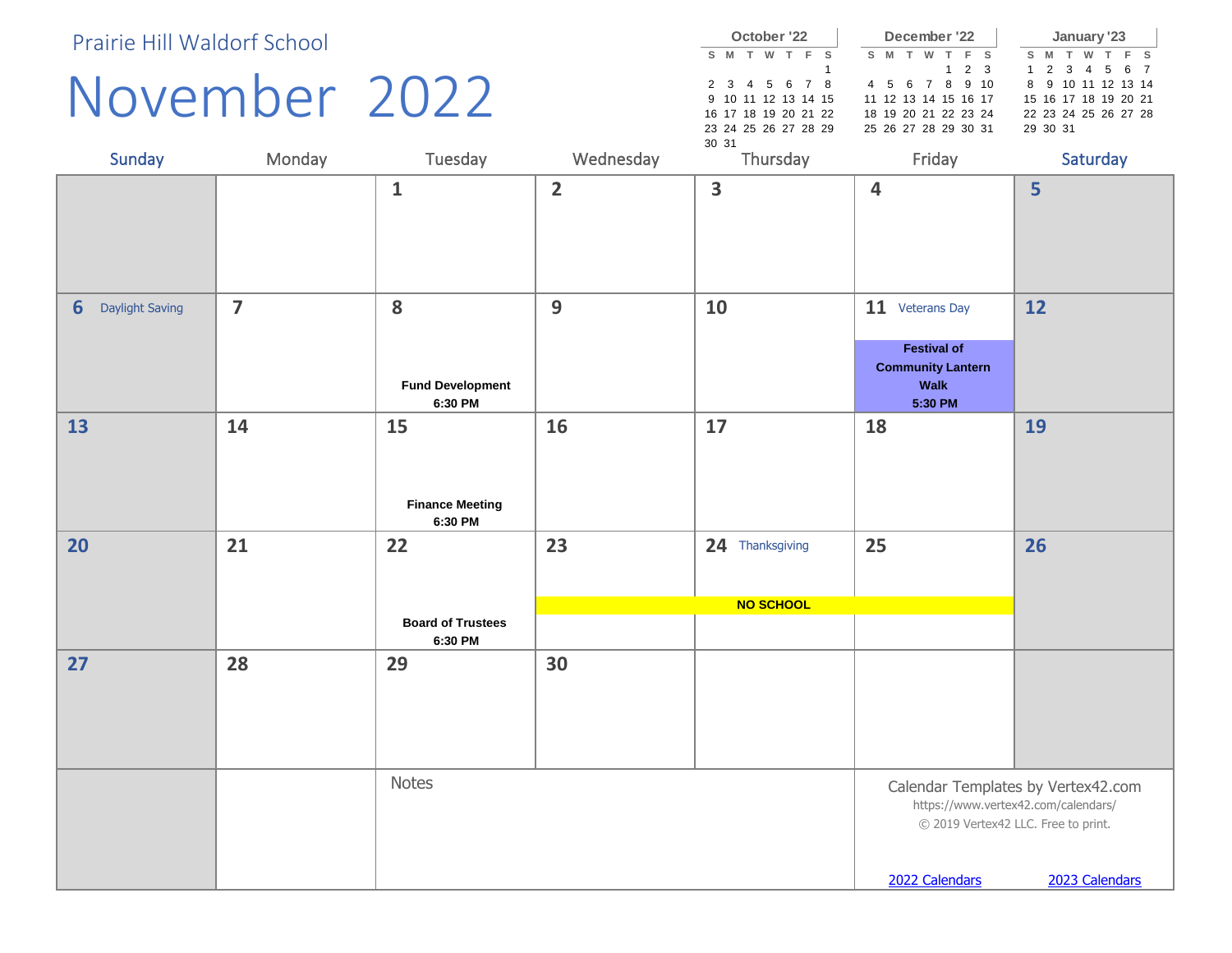#### December 2022

|  |                      |  | November '22 |                  |  |     |          | January '23          |  |                 |          |               | <b>February '23</b>  |  |
|--|----------------------|--|--------------|------------------|--|-----|----------|----------------------|--|-----------------|----------|---------------|----------------------|--|
|  | S M                  |  | T W T F S    |                  |  | S M | T        | W T F S              |  |                 | S M      | $-\mathsf{T}$ | W T F S              |  |
|  |                      |  | 1 2 3 4 5    |                  |  |     |          | 1 2 3 4 5 6 7        |  |                 |          |               | $1 \t2 \t3 \t4$      |  |
|  |                      |  |              | 6 7 8 9 10 11 12 |  |     |          | 8 9 10 11 12 13 14   |  | 5 6 7 8 9 10 11 |          |               |                      |  |
|  | 13 14 15 16 17 18 19 |  |              |                  |  |     |          | 15 16 17 18 19 20 21 |  |                 |          |               | 12 13 14 15 16 17 18 |  |
|  | 20 21 22 23 24 25 26 |  |              |                  |  |     |          | 22 23 24 25 26 27 28 |  |                 |          |               | 19 20 21 22 23 24 25 |  |
|  | 27 28 29 30          |  |              |                  |  |     | 29 30 31 |                      |  |                 | 26 27 28 |               |                      |  |
|  |                      |  |              |                  |  |     |          |                      |  |                 |          |               |                      |  |

| Sunday             | Monday            | Tuesday                                  | Wednesday                                      | Thursday     | Friday                                                                                       | Saturday                                             |
|--------------------|-------------------|------------------------------------------|------------------------------------------------|--------------|----------------------------------------------------------------------------------------------|------------------------------------------------------|
|                    |                   |                                          |                                                | $\mathbf{1}$ | $\overline{2}$                                                                               | $\overline{\mathbf{3}}$                              |
| $\overline{4}$     | 5                 | 6                                        | $\overline{\mathbf{z}}$<br><b>Pearl Harbor</b> | 8            | 9                                                                                            | 10                                                   |
|                    |                   |                                          |                                                |              | <b>Festival Of Light</b><br><b>Spiral</b>                                                    | <b>Festival Of Light</b><br><b>Spiral</b>            |
| 11                 | 12                | 13<br><b>Fund Development</b><br>6:30 PM | 14                                             | 15           | 16                                                                                           | 17                                                   |
| 18 Hanukkah begins | 19                | 20                                       | 21 Dec. Solstice (GMT)                         | 22           | 23                                                                                           | 24 Christmas Eve                                     |
|                    |                   |                                          | NO SCHOOL                                      |              |                                                                                              |                                                      |
|                    |                   | <b>Finance Meeting</b><br>6:30 PM        |                                                |              |                                                                                              |                                                      |
| 25 Christmas Day   | 26 Kwanzaa begins | 27                                       | 28                                             | 29           | 30                                                                                           | 31 New Year's Eve                                    |
|                    |                   | <b>Board of Trustees</b>                 | NO SCHOOL                                      |              |                                                                                              |                                                      |
|                    |                   | 6:30 PM                                  |                                                |              |                                                                                              |                                                      |
|                    |                   | <b>Notes</b>                             |                                                |              | https://www.vertex42.com/calendars/<br>© 2019 Vertex42 LLC. Free to print.<br>2022 Calendars | Calendar Templates by Vertex42.com<br>2023 Calendars |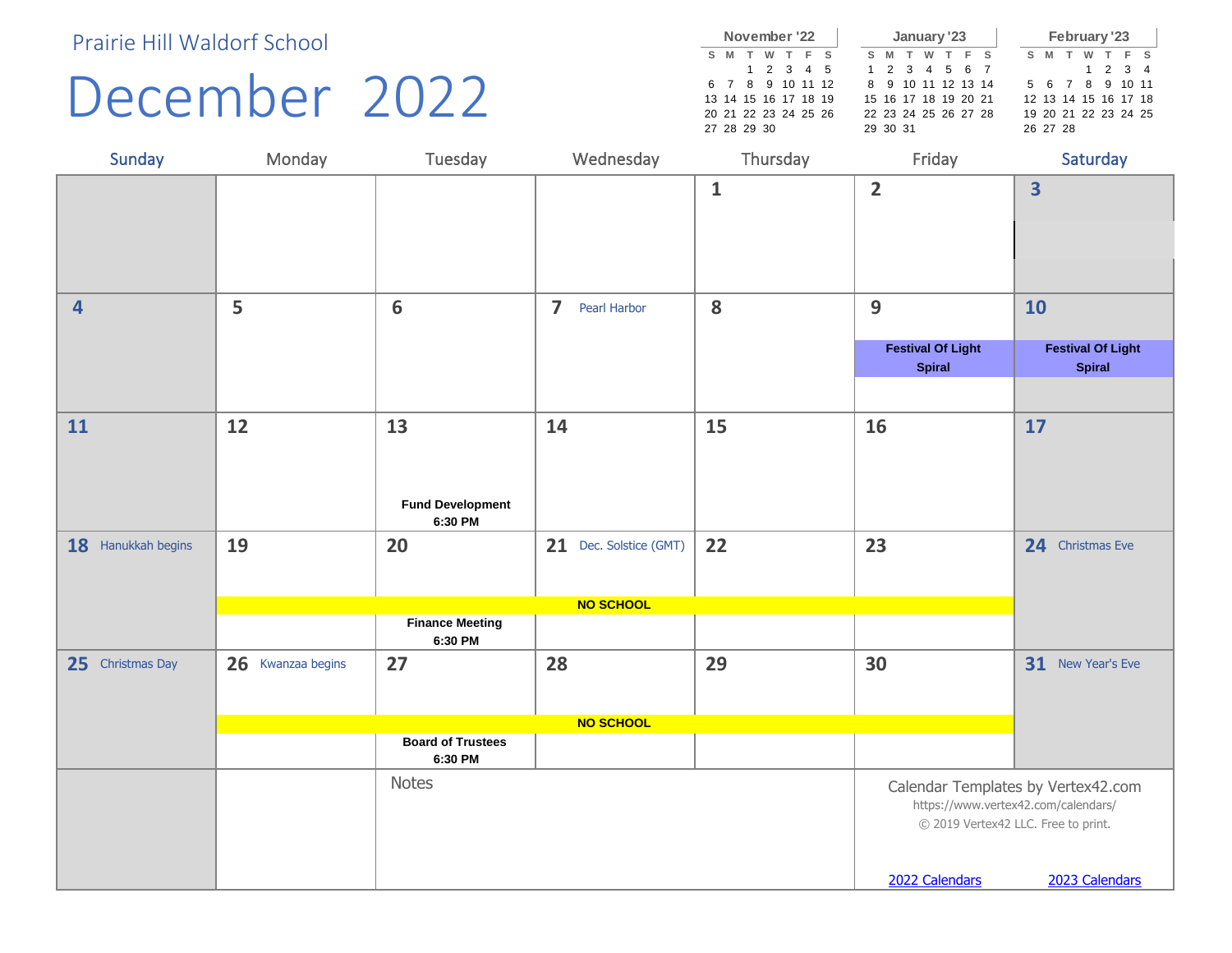# January 2023

|   |     |  | December '22         |             |       |   |          | February '23         |         |     |  |   |   | March '23            |                 |       |  |
|---|-----|--|----------------------|-------------|-------|---|----------|----------------------|---------|-----|--|---|---|----------------------|-----------------|-------|--|
| s | - M |  |                      |             | $F$ S | s | M        | w                    |         | F S |  | s | M | w                    |                 | T F S |  |
|   |     |  |                      | $1 \t2 \t3$ |       |   |          |                      | 1 2 3 4 |     |  |   |   |                      | $1 \t2 \t3 \t4$ |       |  |
|   |     |  | 4 5 6 7 8 9 10       |             |       |   |          | 5 6 7 8 9 10 11      |         |     |  |   |   | 5 6 7 8 9 10 11      |                 |       |  |
|   |     |  | 11 12 13 14 15 16 17 |             |       |   |          | 12 13 14 15 16 17 18 |         |     |  |   |   | 12 13 14 15 16 17 18 |                 |       |  |
|   |     |  | 18 19 20 21 22 23 24 |             |       |   |          | 19 20 21 22 23 24 25 |         |     |  |   |   | 19 20 21 22 23 24 25 |                 |       |  |
|   |     |  | 25 26 27 28 29 30 31 |             |       |   | 26 27 28 |                      |         |     |  |   |   | 26 27 28 29 30 31    |                 |       |  |

| Sunday                                            | Monday                                                                              | Tuesday                                   | Wednesday | Thursday | Friday                                                                                       | Saturday                                             |
|---------------------------------------------------|-------------------------------------------------------------------------------------|-------------------------------------------|-----------|----------|----------------------------------------------------------------------------------------------|------------------------------------------------------|
| New Year's Day<br>$\mathbf{1}$                    | $\overline{2}$<br>Early Childhood,<br><b>Grades and Aftercare</b><br><b>Resumes</b> | $\overline{\mathbf{3}}$                   | 4         | 5        | $6\phantom{1}6$                                                                              | $\overline{\mathbf{z}}$                              |
| 8                                                 | 9                                                                                   | 10<br><b>Fund Development</b><br>6:30 PM  | 11        | 12       | 13                                                                                           | 14                                                   |
| <b>15</b>                                         | 16 ML King Day                                                                      | 17                                        | 18        | 19       | 20                                                                                           | 21                                                   |
| <b>Social Inclusion</b><br><b>Week for Grades</b> | NO SCHOOL                                                                           |                                           |           |          |                                                                                              |                                                      |
|                                                   |                                                                                     | <b>Finance Meeting</b><br>6:30 PM         |           |          |                                                                                              |                                                      |
| Chinese New Year<br>22                            | 23                                                                                  | 24<br><b>Board of Trustees</b><br>6:30 PM | 25        | 26       | 27                                                                                           | 28                                                   |
| 29                                                | 30                                                                                  | 31                                        |           |          |                                                                                              |                                                      |
|                                                   |                                                                                     | <b>Notes</b>                              |           |          | https://www.vertex42.com/calendars/<br>© 2019 Vertex42 LLC. Free to print.<br>2023 Calendars | Calendar Templates by Vertex42.com<br>2024 Calendars |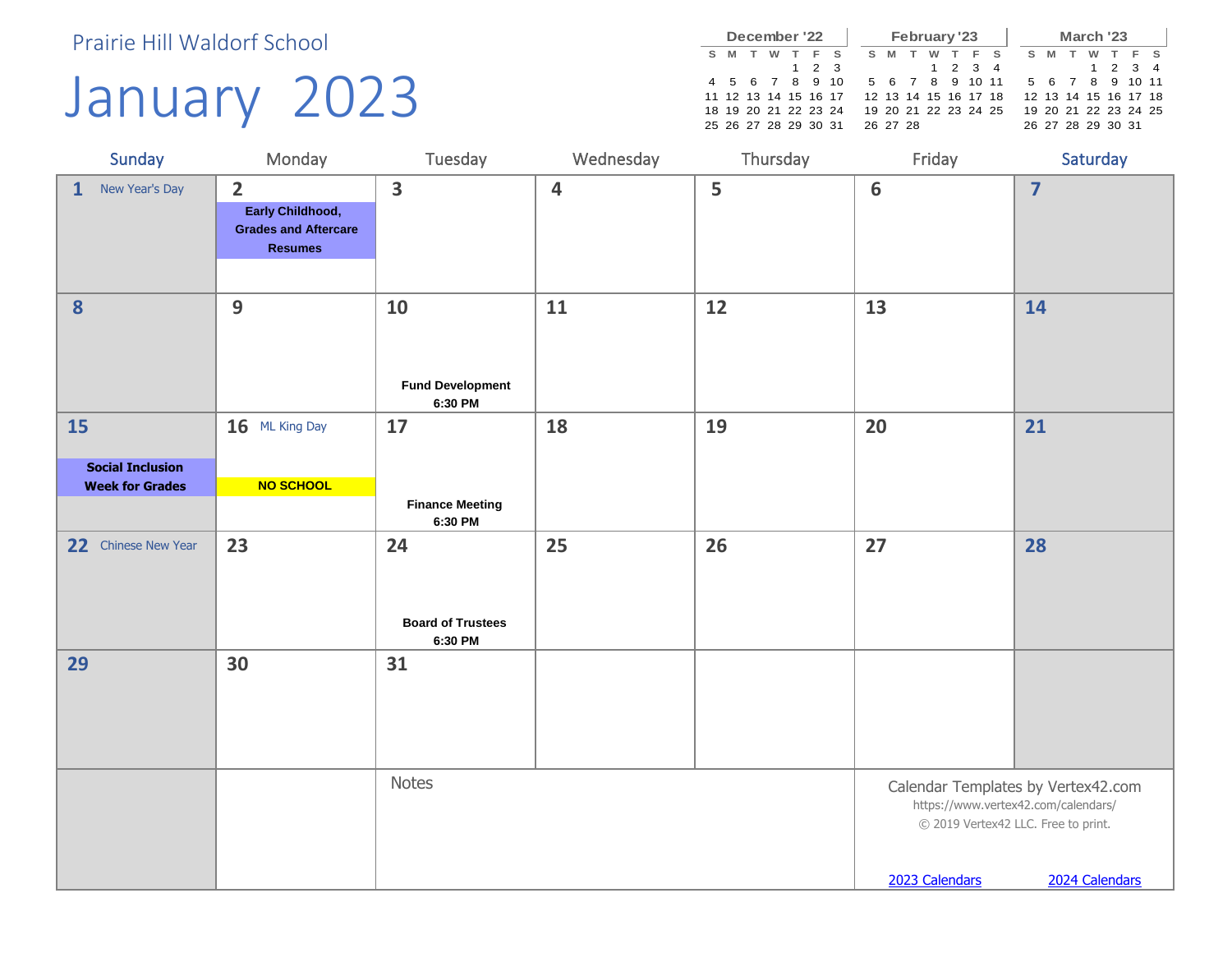# February 2023

|  |                      |          | January '23 |                    |    |          |   | March '23            |         |  |    |       | April '23 |      |                      |  |
|--|----------------------|----------|-------------|--------------------|----|----------|---|----------------------|---------|--|----|-------|-----------|------|----------------------|--|
|  | S M T                | <b>W</b> | T F S       |                    | s. | <b>M</b> | T | w                    | T F S   |  |    | $S$ M | w         | . т. | F S                  |  |
|  | 1 2 3 4 5 6 7        |          |             |                    |    |          |   |                      | 1 2 3 4 |  |    |       |           |      |                      |  |
|  |                      |          |             | 8 9 10 11 12 13 14 |    |          |   | 5 6 7 8 9 10 11      |         |  |    |       |           |      | 2 3 4 5 6 7 8        |  |
|  | 15 16 17 18 19 20 21 |          |             |                    |    |          |   | 12 13 14 15 16 17 18 |         |  |    |       |           |      | 9 10 11 12 13 14 15  |  |
|  | 22 23 24 25 26 27 28 |          |             |                    |    |          |   | 19 20 21 22 23 24 25 |         |  |    |       |           |      | 16 17 18 19 20 21 22 |  |
|  | 29 30 31             |          |             |                    |    |          |   | 26 27 28 29 30 31    |         |  |    |       |           |      | 23 24 25 26 27 28 29 |  |
|  |                      |          |             |                    |    |          |   |                      |         |  | 30 |       |           |      |                      |  |

| Sunday             | Monday                          | Tuesday                                                  | Wednesday                                 | Thursday                        | Friday                                                | Saturday                                                                                    |
|--------------------|---------------------------------|----------------------------------------------------------|-------------------------------------------|---------------------------------|-------------------------------------------------------|---------------------------------------------------------------------------------------------|
|                    |                                 |                                                          | $\mathbf{1}$                              | $\overline{2}$<br>Groundhog Day | $\overline{\mathbf{3}}$                               | $\overline{\mathbf{4}}$<br><b>NEW FAMILY</b><br><b>OPEN HOUSE</b><br>11:00-2:00 PM          |
| 5                  | $6\phantom{1}6$                 | $\overline{\mathbf{z}}$                                  | 8<br><b>ALL SCHOOL MEETING</b><br>6:30 PM | 9                               | 10                                                    | 11                                                                                          |
| 12 Lincoln's B-Day | 13                              | 14 Valentine's Day<br><b>Fund Development</b><br>6:30 PM | 15                                        | 16                              | 17<br>NO SCHOOL                                       | 18                                                                                          |
| 19                 | 20 Presidents' Day<br>NO SCHOOL | 21 Mardi Gras<br><b>Finance Meeting</b><br>6:30 PM       | 22<br>Ash Wednesday                       | 23                              | 24                                                    | 25                                                                                          |
| 26                 | 27                              | 28<br><b>Board of Trustees</b><br>6:30 PM                |                                           |                                 |                                                       |                                                                                             |
|                    |                                 | <b>Notes</b>                                             |                                           |                                 | © 2019 Vertex42 LLC. Free to print.<br>2023 Calendars | Calendar Templates by Vertex42.com<br>https://www.vertex42.com/calendars/<br>2024 Calendars |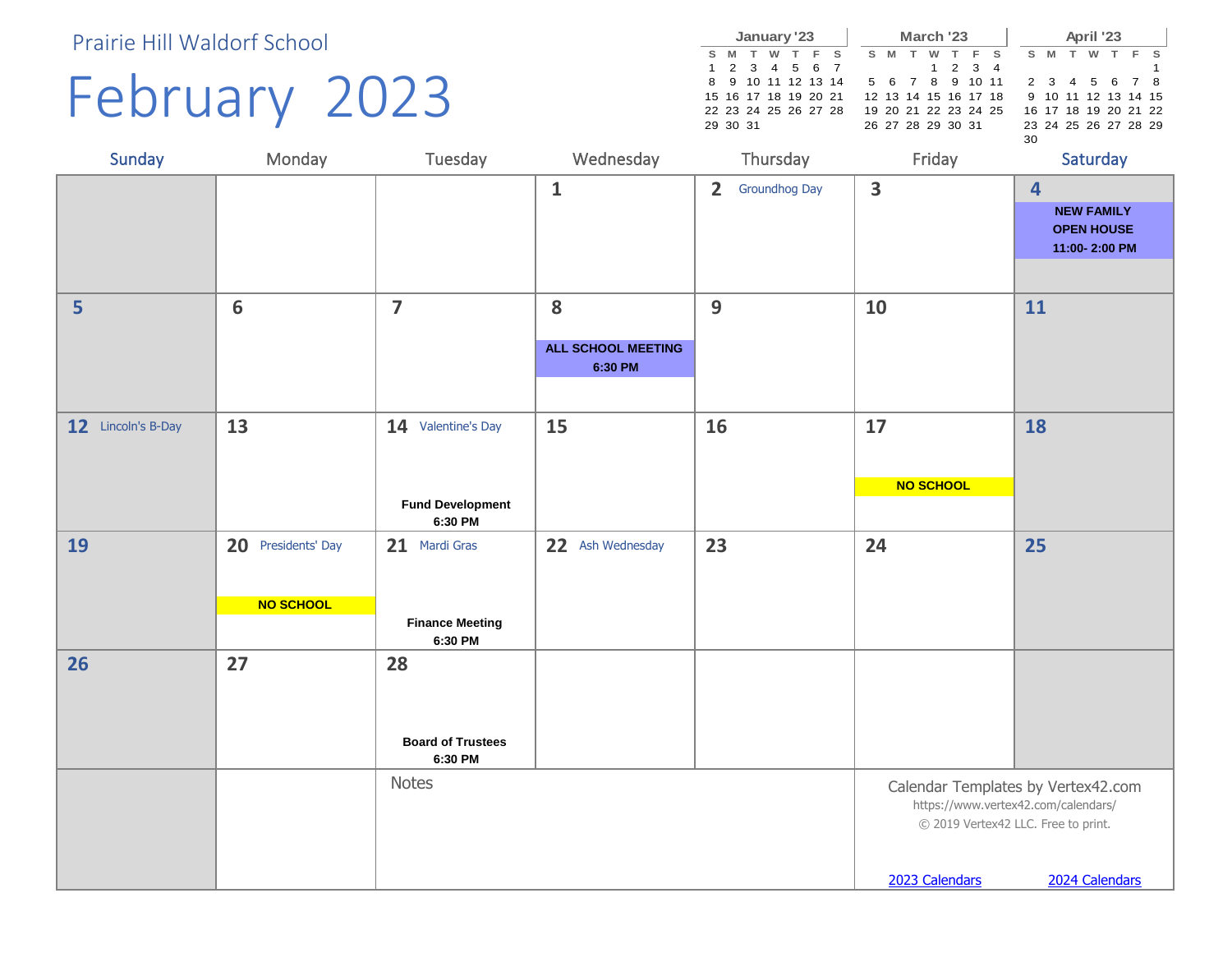### March 2023

|  |          | February '23 |                      |                      |    |       | April '23 |       |                                           |     |        | <b>May '23</b> |  |  |
|--|----------|--------------|----------------------|----------------------|----|-------|-----------|-------|-------------------------------------------|-----|--------|----------------|--|--|
|  | S M T    | w            | T F S                |                      |    | S M T | <b>W</b>  | T F S |                                           | S M | $\top$ | W T F S        |  |  |
|  |          |              | $1 \t2 \t3 \t4$      |                      |    |       |           |       |                                           |     |        | 1 2 3 4 5 6    |  |  |
|  |          |              | 5 6 7 8 9 10 11      |                      |    |       |           |       | 2 3 4 5 6 7 8 7 8 9 10 11 12 13           |     |        |                |  |  |
|  |          |              | 12 13 14 15 16 17 18 |                      |    |       |           |       | 9 10 11 12 13 14 15 14 15 16 17 18 19 20  |     |        |                |  |  |
|  |          |              |                      | 19 20 21 22 23 24 25 |    |       |           |       | 16 17 18 19 20 21 22 21 22 23 24 25 26 27 |     |        |                |  |  |
|  | 26 27 28 |              |                      |                      |    |       |           |       | 23 24 25 26 27 28 29 28 29 30 31          |     |        |                |  |  |
|  |          |              |                      |                      | 30 |       |           |       |                                           |     |        |                |  |  |

| Sunday             | Monday                                                                            | Tuesday                                   | Wednesday    | Thursday                                                               | Friday                                                                                   | Saturday                                                                                    |
|--------------------|-----------------------------------------------------------------------------------|-------------------------------------------|--------------|------------------------------------------------------------------------|------------------------------------------------------------------------------------------|---------------------------------------------------------------------------------------------|
|                    |                                                                                   |                                           | $\mathbf{1}$ | $\overline{2}$                                                         | $\overline{\mathbf{3}}$                                                                  | $\overline{\mathbf{4}}$                                                                     |
| 5                  | $6\phantom{1}6$                                                                   | $\overline{7}$                            | 8            | 9                                                                      | 10                                                                                       | 11                                                                                          |
| 12 Daylight Saving | 13                                                                                | 14<br><b>Fund Development</b><br>6:30 PM  | 15           | 16<br><b>Teacher/Guardian</b><br><b>Conference</b><br><b>NO SCHOOL</b> | 17 St. Patrick's Day<br><b>Teacher/Guardian</b><br><b>Conference</b><br><b>NO SCHOOL</b> | 18                                                                                          |
| 19                 | 20 Vernal equinox (GMT)<br><b>Teacher Professional</b><br>Day<br><b>NO SCHOOL</b> | 21<br><b>Finance Meeting</b><br>6:30 PM   | 22           | 23 Ramadan begins                                                      | 24                                                                                       | 25                                                                                          |
| 26                 | 27                                                                                | 28<br><b>Board of Trustees</b><br>6:30 PM | 29           | 30                                                                     | 31                                                                                       |                                                                                             |
|                    |                                                                                   | Notes                                     |              |                                                                        | https://www.vertex42.com/calendars/<br>2023 Calendars                                    | Calendar Templates by Vertex42.com<br>© 2019 Vertex42 LLC. Free to print.<br>2024 Calendars |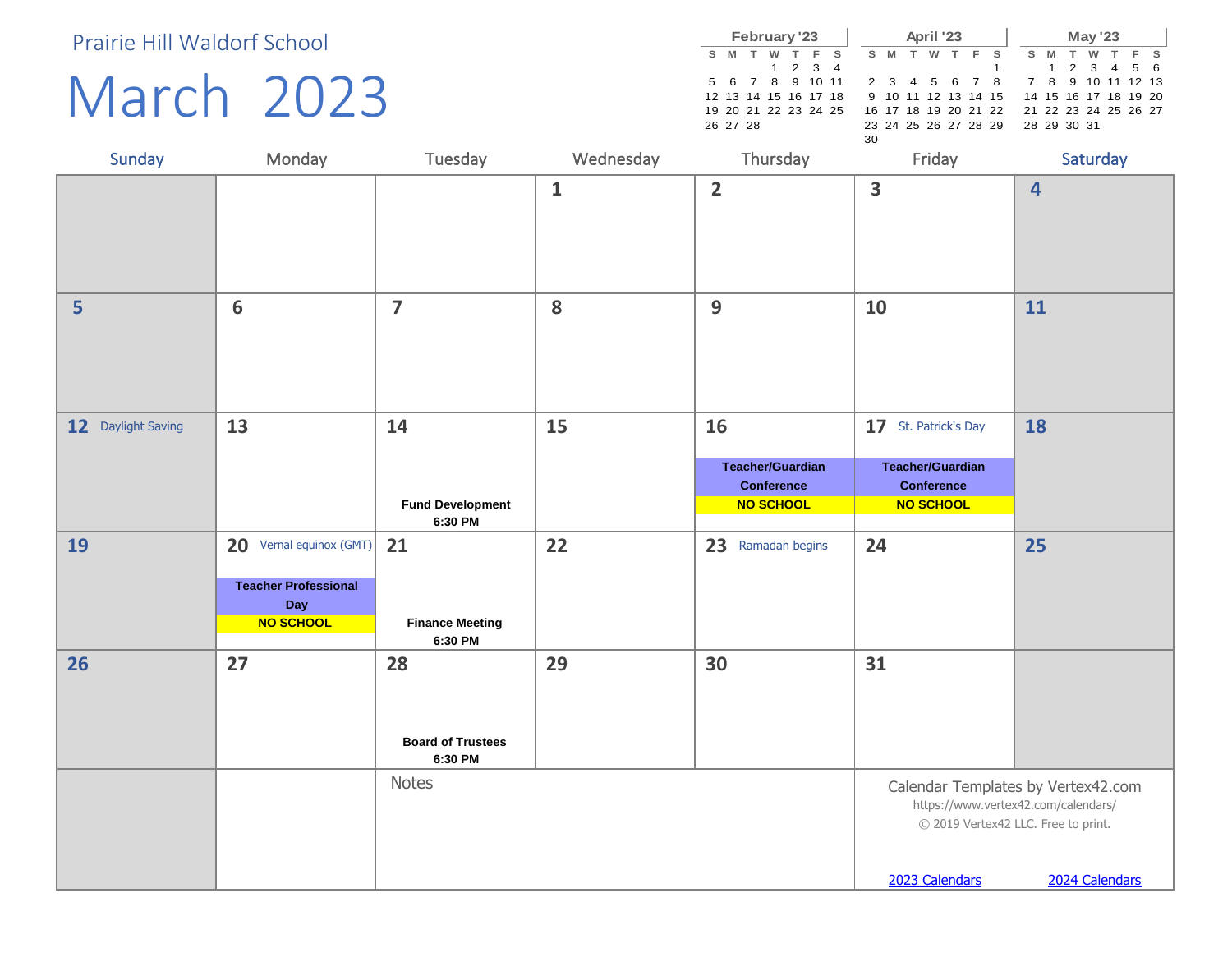April 2023

|   |                      | March '23 |   |         |                                   |  |     |             | <b>May '23</b>       |     |  |     |   | <b>June '23</b>      |       |  |
|---|----------------------|-----------|---|---------|-----------------------------------|--|-----|-------------|----------------------|-----|--|-----|---|----------------------|-------|--|
| s | M                    | W.        | T | F S     |                                   |  | S M | <b>T</b>    | <b>W</b>             | F S |  | S M | w |                      | F S   |  |
|   |                      |           |   | 1 2 3 4 |                                   |  |     |             | 1 2 3 4 5 6          |     |  |     |   |                      | 1 2 3 |  |
|   |                      |           |   |         | 5 6 7 8 9 10 11 7 8 9 10 11 12 13 |  |     |             |                      |     |  |     |   | 4 5 6 7 8 9 10       |       |  |
|   | 12 13 14 15 16 17 18 |           |   |         |                                   |  |     |             | 14 15 16 17 18 19 20 |     |  |     |   | 11 12 13 14 15 16 17 |       |  |
|   | 19 20 21 22 23 24 25 |           |   |         |                                   |  |     |             | 21 22 23 24 25 26 27 |     |  |     |   | 18 19 20 21 22 23 24 |       |  |
|   | 26 27 28 29 30 31    |           |   |         |                                   |  |     | 28 29 30 31 |                      |     |  |     |   | 25 26 27 28 29 30    |       |  |

| Sunday                   | Monday                      | Tuesday                            | Wednesday                     | Thursday      | Friday                              | Saturday                            |
|--------------------------|-----------------------------|------------------------------------|-------------------------------|---------------|-------------------------------------|-------------------------------------|
|                          |                             |                                    |                               |               |                                     | April Fool's Day<br>$\mathbf{1}$    |
|                          |                             |                                    |                               |               |                                     |                                     |
| $\overline{2}$           | $\overline{\mathbf{3}}$     | $\overline{\mathbf{4}}$            | 5                             | 6<br>Passover | 7 Good Friday                       | $\boldsymbol{8}$                    |
|                          |                             |                                    |                               |               |                                     |                                     |
|                          |                             |                                    |                               |               | <b>NO SCHOOL</b>                    |                                     |
|                          |                             |                                    |                               |               |                                     |                                     |
| 9 <sup>°</sup><br>Easter | 10                          | 11                                 | 12                            | 13            | 14                                  | 15                                  |
|                          |                             |                                    | <b>SPRING BREAK NO SCHOOL</b> |               |                                     |                                     |
|                          |                             |                                    |                               |               |                                     |                                     |
|                          |                             | <b>Fund Development</b><br>6:30 PM |                               |               |                                     |                                     |
| <b>16</b>                | 17                          | 18 Taxes Due                       | 19                            | 20            | 21                                  | 22 Earth Day                        |
|                          |                             |                                    |                               |               |                                     |                                     |
|                          |                             | <b>Finance Meeting</b>             |                               |               |                                     |                                     |
|                          |                             | 6:30 PM                            |                               |               |                                     |                                     |
| 23                       | 24                          | 25                                 | 26 Admin Assist Day           | 27            | 28                                  | 29                                  |
|                          | <b>Teacher Professional</b> |                                    |                               |               |                                     |                                     |
|                          | Day<br>NO SCHOOL            | <b>Board of Trustees</b>           |                               |               |                                     |                                     |
|                          |                             | 6:30 PM                            |                               |               |                                     |                                     |
| 30                       |                             | <b>Notes</b>                       |                               |               |                                     | Calendar Templates by Vertex42.com  |
|                          |                             |                                    |                               |               | https://www.vertex42.com/calendars/ | © 2019 Vertex42 LLC. Free to print. |
|                          |                             |                                    |                               |               |                                     |                                     |
|                          |                             |                                    |                               |               | 2023 Calendars                      | 2024 Calendars                      |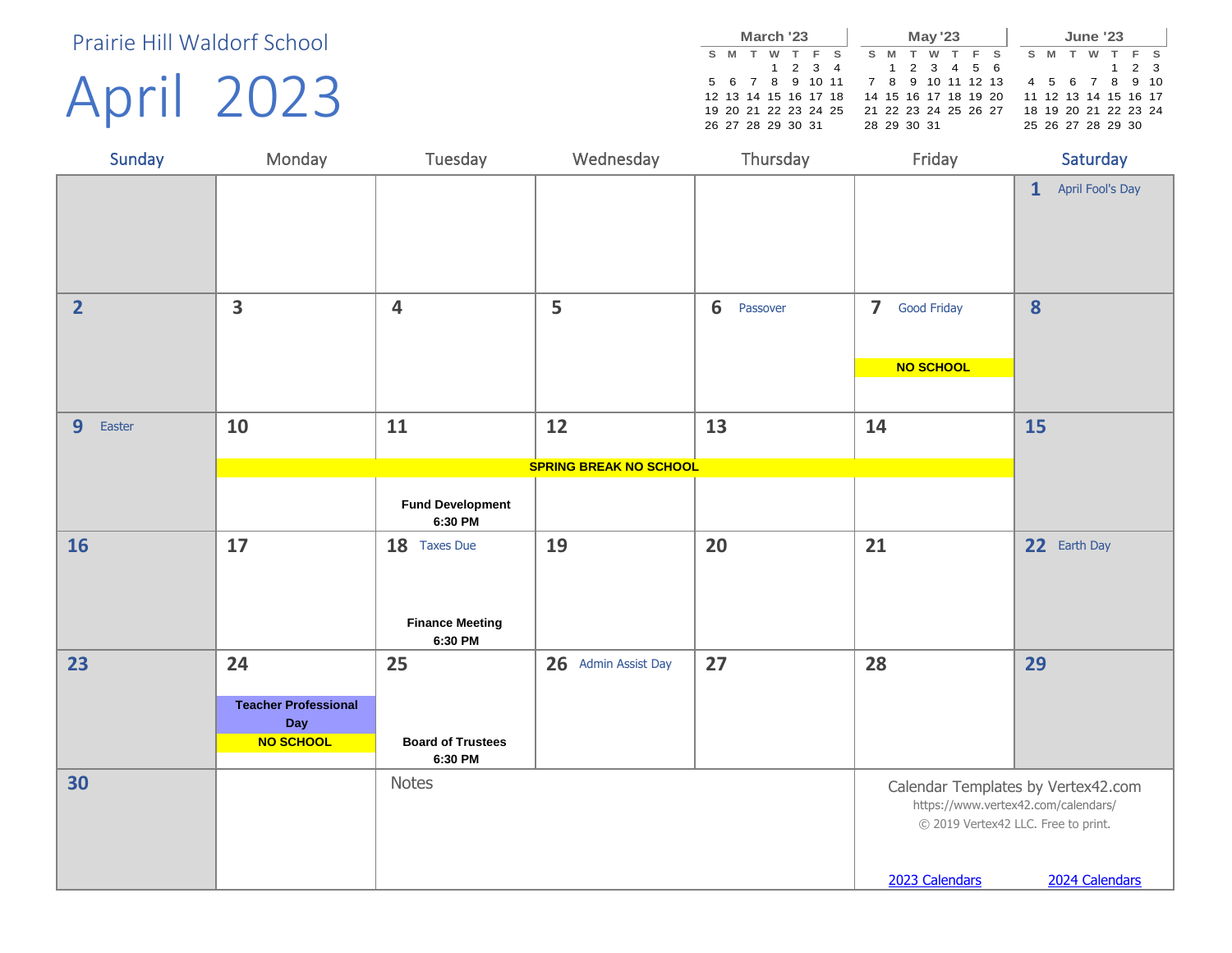May 2023

|    |  | April '23 |                                           |  |  | <b>June '23</b> |                   |                                          |       |               | <b>July '23</b>      |  |  |
|----|--|-----------|-------------------------------------------|--|--|-----------------|-------------------|------------------------------------------|-------|---------------|----------------------|--|--|
|    |  |           | SMTWTFS SMTWTFS                           |  |  |                 |                   |                                          |       |               | S M T W T F S        |  |  |
|    |  |           |                                           |  |  |                 | $1\quad 2\quad 3$ |                                          |       |               |                      |  |  |
|    |  |           | 2 3 4 5 6 7 8 4 5 6 7 8 9 10              |  |  |                 |                   |                                          |       |               | 2 3 4 5 6 7 8        |  |  |
|    |  |           |                                           |  |  |                 |                   | 9 10 11 12 13 14 15 11 12 13 14 15 16 17 |       |               | 9 10 11 12 13 14 15  |  |  |
|    |  |           | 16 17 18 19 20 21 22 18 19 20 21 22 23 24 |  |  |                 |                   |                                          |       |               | 16 17 18 19 20 21 22 |  |  |
|    |  |           | 23 24 25 26 27 28 29 25 26 27 28 29 30    |  |  |                 |                   |                                          |       |               | 23 24 25 26 27 28 29 |  |  |
| 30 |  |           |                                           |  |  |                 |                   |                                          | 30 31 |               |                      |  |  |
|    |  |           |                                           |  |  |                 |                   |                                          |       | $\sim$ $\sim$ |                      |  |  |

| Sunday                  | Monday                      | Tuesday                            | Wednesday                                 | Thursday | Friday             | Saturday                                                                   |
|-------------------------|-----------------------------|------------------------------------|-------------------------------------------|----------|--------------------|----------------------------------------------------------------------------|
|                         | $\mathbf{1}$                | $\overline{2}$                     | $\overline{\mathbf{3}}$                   | 4        | 5<br>Cinco de Mayo | $6\phantom{1}6$                                                            |
|                         |                             |                                    |                                           |          |                    | <b>AUCTION</b>                                                             |
|                         |                             |                                    |                                           |          |                    |                                                                            |
| $\overline{\mathbf{z}}$ | 8                           | 9                                  | 10                                        | 11       | 12                 | 13                                                                         |
|                         |                             |                                    |                                           |          | <b>MAYFAIRE</b>    |                                                                            |
|                         |                             | <b>Fund Development</b><br>6:30 PM |                                           |          |                    |                                                                            |
| 14 Mother's Day         | 15                          | 16                                 | 17                                        | 18       | 19                 | 20 Armed Forces Day                                                        |
|                         | <b>Teacher Professional</b> |                                    |                                           |          |                    |                                                                            |
|                         | Day                         |                                    |                                           |          |                    |                                                                            |
|                         | NO SCHOOL                   | <b>Finance Meeting</b>             |                                           |          |                    |                                                                            |
|                         |                             | 6:30 PM                            |                                           |          |                    | 27                                                                         |
| 21                      | 22                          | 23                                 | 24                                        | 25       | 26                 |                                                                            |
|                         |                             |                                    |                                           |          |                    |                                                                            |
|                         |                             | <b>Board of Trustees</b>           |                                           |          |                    |                                                                            |
|                         |                             | 6:30 PM                            |                                           |          |                    |                                                                            |
| 28 Pentecost            | 29 Memorial Day             | 30                                 | 31                                        |          |                    |                                                                            |
|                         |                             |                                    | <b>LAST DAY OF</b>                        |          |                    |                                                                            |
|                         | NO SCHOOL                   |                                    | <b>EARLY CHILDHOOD</b><br><b>HALF DAY</b> |          |                    |                                                                            |
|                         |                             |                                    | 8:00 - 12:00 PM                           |          |                    |                                                                            |
|                         |                             |                                    | <b>Full day for Grades</b>                |          |                    |                                                                            |
|                         |                             | <b>Notes</b>                       |                                           |          |                    | Calendar Templates by Vertex42.com                                         |
|                         |                             |                                    |                                           |          |                    | https://www.vertex42.com/calendars/<br>© 2019 Vertex42 LLC. Free to print. |
|                         |                             |                                    |                                           |          | 2023 Calendars     | 2024 Calendars                                                             |